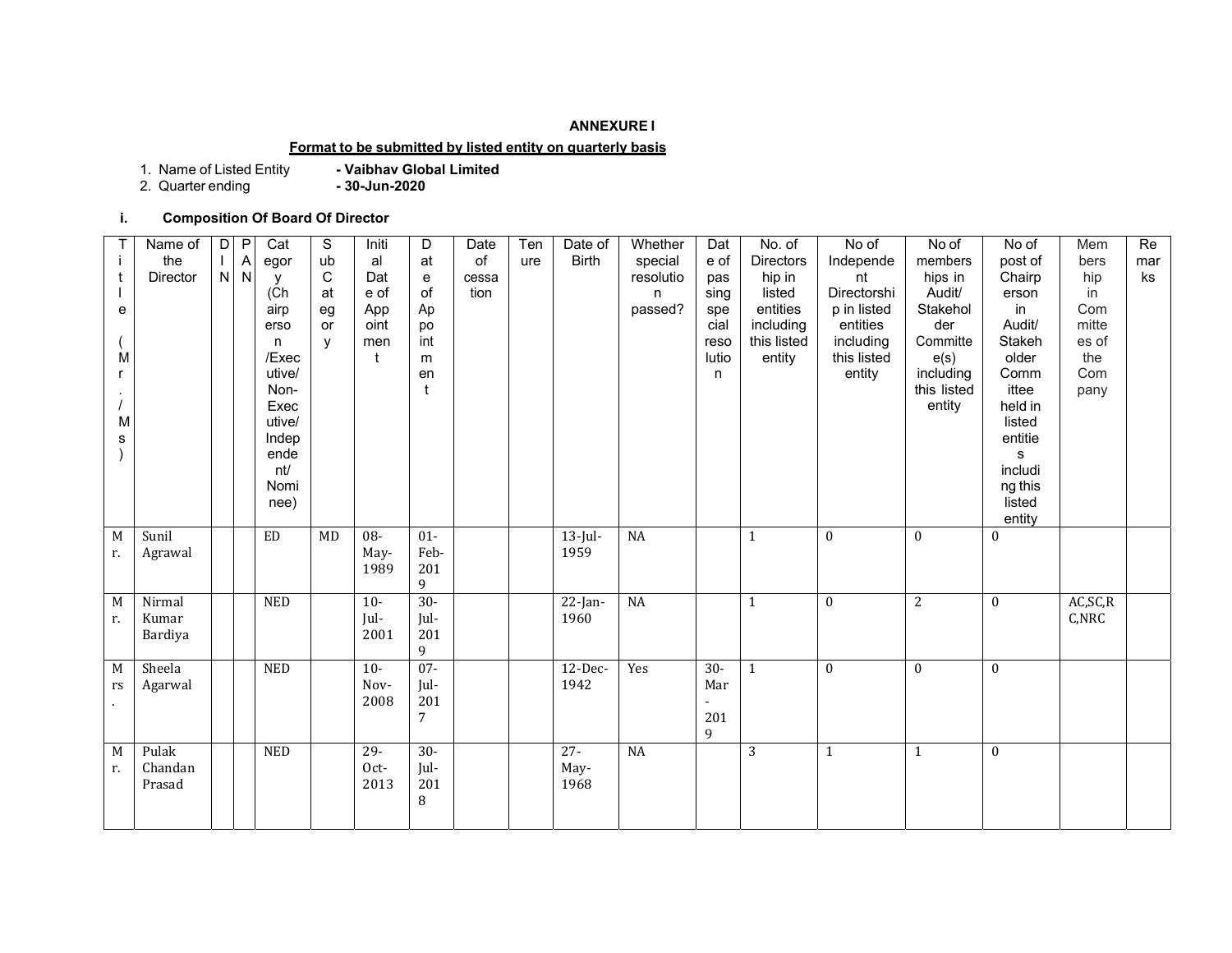| M<br>r. | Santiago<br>Roces          | ID            | 28-<br>Jul-<br>2015    | $28 -$<br>Jul-<br>201<br>$\mathbf{z}$ | 84 | $06 -$<br>May-<br>1963 | NA        | л              | 1              | $\bf{0}$     | $\bf{0}$         |                    |  |
|---------|----------------------------|---------------|------------------------|---------------------------------------|----|------------------------|-----------|----------------|----------------|--------------|------------------|--------------------|--|
| M<br>r. | Harsh<br>Bahadur           | ID,C &<br>NED | $26 -$<br>Sep-<br>2015 | $26 -$<br>Sep-<br>201<br>$\mathbf{r}$ | 84 | $01-Apr-$<br>1955      | NA        | $\overline{2}$ | $\overline{c}$ | 3            | $\boldsymbol{0}$ | AC, SC, R<br>C,NRC |  |
| М<br>r. | James<br>Patrick<br>Clarke | ID            | $07 -$<br>Feb-<br>2017 | $07 -$<br>Feb-<br>201<br>9            | 84 | $14$ -Dec-<br>1965     | <b>NA</b> | $\mathbf{1}$   | 1              | $\mathbf{0}$ | $\mathbf{0}$     |                    |  |
| М<br>r. | Sunil<br>Goyal             | ID            | 08-<br>Mar-<br>2017    | 08-<br>Mar<br>$\sim$<br>202<br>0      | 96 | 23-Sep-<br>1957        | NA        | $\overline{2}$ | 2              | $\mathbf{0}$ | 3                | AC, SC, R<br>C,NRC |  |
| M<br>S. | Monica<br>Justice          | ID            | $06-$<br>Sep-<br>2019  | 06-<br>Sep-<br>201<br>9               | 24 | 04-Sep-<br>1969        | NA        | $\mathbf{1}$   | $\mathbf{1}$   | $\mathbf{0}$ | $\theta$         |                    |  |

| Company Remarks                   |      |
|-----------------------------------|------|
| Whether Regular chairperson       | Yes  |
| appointed                         |      |
| Whether Chairperson is related to | ' No |
| MD or CEO                         |      |

# **ii. Composition of Committees**

#### **a. Audit Committee**

| Sr. | Name of the Director | Category   | Chairperson/Membership | <b>Appointment Date</b> | <b>Cessation Date</b> |
|-----|----------------------|------------|------------------------|-------------------------|-----------------------|
| No. |                      |            |                        |                         |                       |
|     | Sunil Goyal          | ID         | Chairperson            | 08-Mar-2017             |                       |
|     | Harsh Bahadur        | ID.C & NED | Member                 | 06-May-2017             |                       |
|     | Nirmal Kumar Bardiya | NED.       | Member                 | 25-Apr-2004             |                       |

| Company Remarks               |     |
|-------------------------------|-----|
| Whether Permanent chairperson | Yes |
| appointed                     |     |
|                               |     |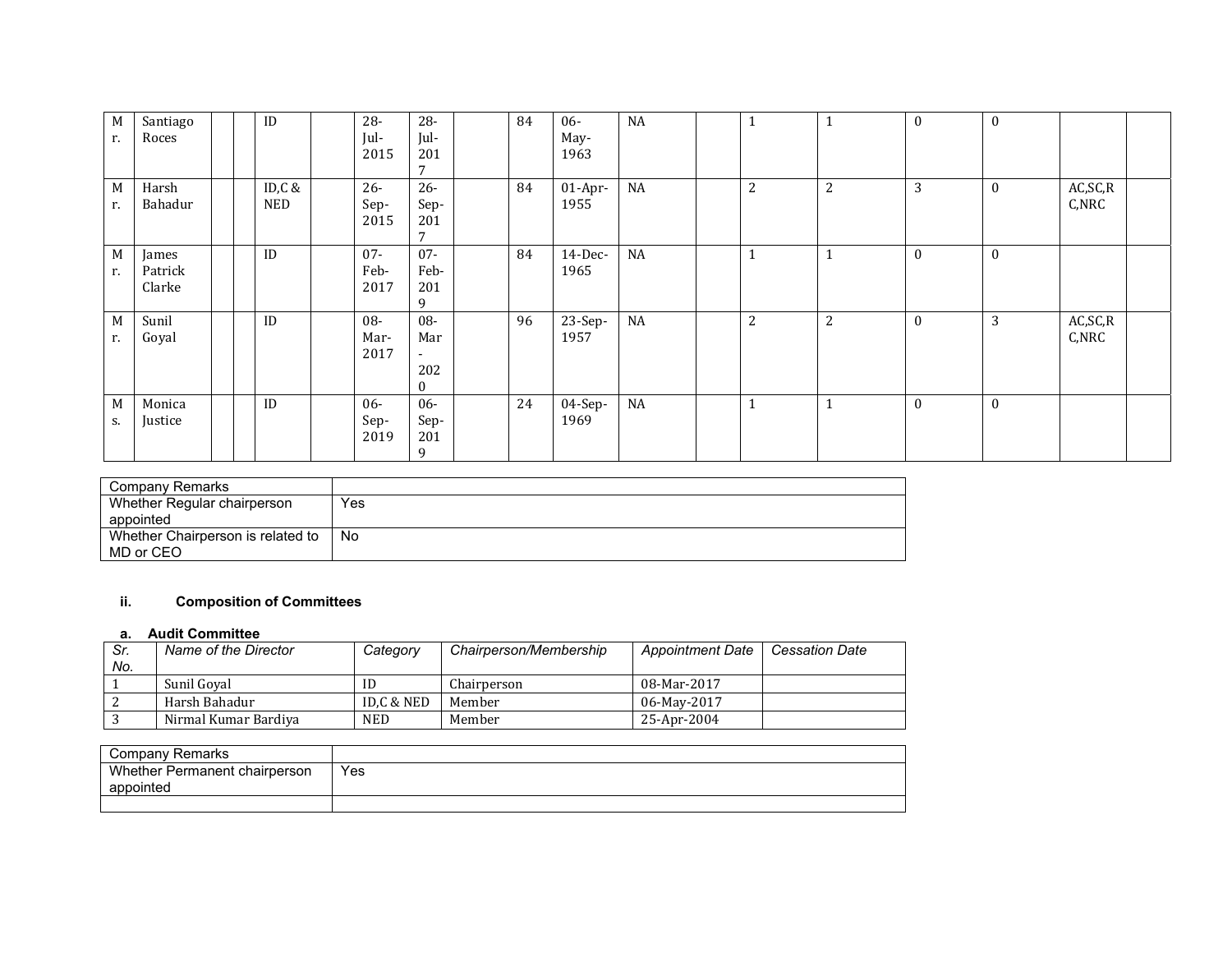# **b. Stakeholders Relationship Committee**

| Sr.<br>No. | Name of the Director | Category   | Chairperson/Membership | <b>Appointment Date</b> | <b>Cessation Date</b> |
|------------|----------------------|------------|------------------------|-------------------------|-----------------------|
|            | Sunil Goval          | ID         | Chairperson            | 08-Mar-2017             |                       |
|            | Harsh Bahadur        | ID.C & NED | Member                 | 06-May-2017             |                       |
|            | Nirmal Kumar Bardiya | NED        | Member                 | 31-0ct-2019             |                       |

| Company<br>Remarks                      |     |
|-----------------------------------------|-----|
| Whether<br>. chairperson<br>∵ Permanent | Yes |
| appointed                               |     |

# **c. Risk Management Committee**

| Sr.<br>No. | Name of the Director | Category   | Chairperson/Membership | <b>Appointment Date</b> | <b>Cessation Date</b> |
|------------|----------------------|------------|------------------------|-------------------------|-----------------------|
|            | Sunil Goval          | ID         | Chairperson            | 28-Jan-2019             |                       |
|            | Harsh Bahadur        | ID,C & NED | Member                 | 28-Jan-2019             |                       |
|            | Nirmal Kumar Bardiya | <b>NED</b> | Member                 | 21-Feb-2020             |                       |
|            | Puru Aggarwal        | Member     | Member                 | 28-Jan-2019             |                       |
|            | Vineet Ganeriwala    | Member     | Member                 | 21-Feb-2020             |                       |

| Company<br>Remarks                           |     |
|----------------------------------------------|-----|
| <b>Whether</b> F<br>: Permanent chairperson. | Yes |
| appointed                                    |     |

#### **d. Nomination and Remuneration Committee**

| Sr. | Name of the Director | Category   | Chairperson/Membership | <b>Appointment Date</b> | <b>Cessation Date</b> |
|-----|----------------------|------------|------------------------|-------------------------|-----------------------|
| No. |                      |            |                        |                         |                       |
|     | Sunil Goval          | ID         | Member                 | 08-Mar-2017             |                       |
|     | Harsh Bahadur        | ID.C & NED | Member                 | 06-May-2017             |                       |
|     | Nirmal Kumar Bardiya | <b>NED</b> | Member                 | 13-Aug-2001             |                       |

| Remarks<br>∵ompanvٽ           |     |
|-------------------------------|-----|
| Whether Permanent chairperson | Yes |
| appointed                     |     |

### iii. **Meeting of Board of Directors**

| Date(s) of Meeting<br>(if any) in the<br>previous quarter | Date(s) of Meeting<br>(if any) in the<br>relevant quarter | Whether<br>requirement of<br>Quorum met | Number of<br>Directors present | Number of Independent<br>Directors present |
|-----------------------------------------------------------|-----------------------------------------------------------|-----------------------------------------|--------------------------------|--------------------------------------------|
| 29-Jan-2020                                               | 27-May-2020                                               | Yes                                     |                                |                                            |
| 21-Feb-2020                                               |                                                           | Yes                                     |                                |                                            |
| 19-Mar-2020                                               |                                                           | Yes                                     |                                |                                            |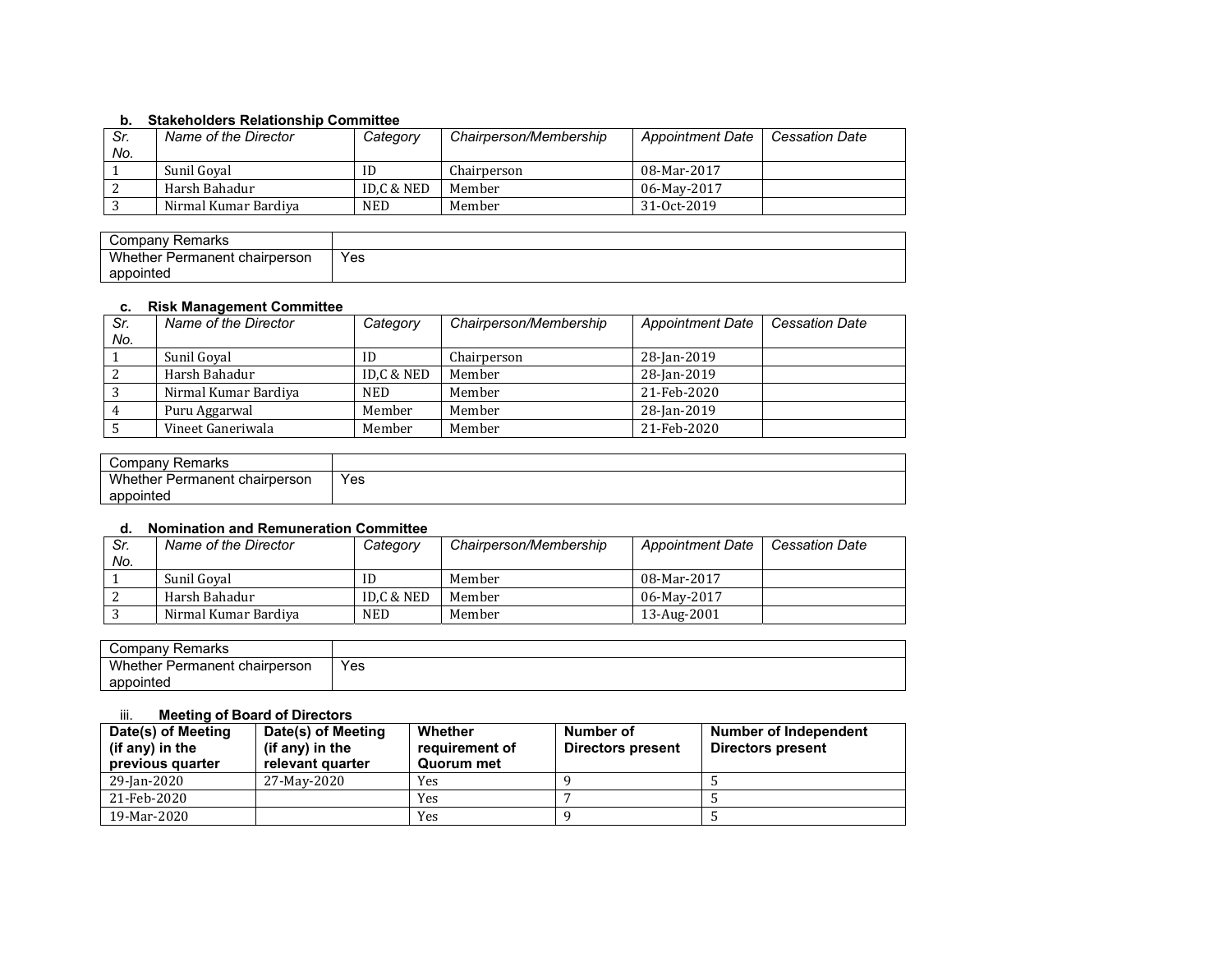| Companyٽ<br>Remarks              |              |
|----------------------------------|--------------|
| Maximum<br>ı gap between any two | 68<br>$\sim$ |
| consecutive (in number of days)  |              |

# iv. **Meeting of Committees**

| Name of the<br><b>Committee</b>                  | Date(s) of meeting<br>during of the<br>committee in the<br>previous quarter | Date(s) of meeting<br>of the committee<br>in the relevant<br>quarter | Whether<br>requirement of<br>Quorum met<br>(Yes/No) | Number of<br><b>Directors</b><br>present | Number of<br>independent<br>directors present |
|--------------------------------------------------|-----------------------------------------------------------------------------|----------------------------------------------------------------------|-----------------------------------------------------|------------------------------------------|-----------------------------------------------|
| <b>Audit Committee</b>                           | 29-Jan-2020                                                                 |                                                                      | Yes                                                 | 3                                        | 2                                             |
| <b>Audit Committee</b>                           | 21-Feb-2020                                                                 |                                                                      | Yes                                                 | 2                                        | 2                                             |
| <b>Audit Committee</b>                           |                                                                             | 27-May-2020                                                          | <b>Yes</b>                                          | 3                                        | 2                                             |
| Nomination &<br>Remuneration<br>Committee        | 29-Jan-2020                                                                 |                                                                      | Yes                                                 | 3                                        | 2                                             |
| Nomination &<br>Remuneration<br>Committee        | 21-Feb-2020                                                                 |                                                                      | Yes                                                 | 2                                        | 2                                             |
| Nomination &<br>Remuneration<br>Committee        |                                                                             | 14-May-2020                                                          | Yes                                                 | 3                                        | 2                                             |
| <b>Stakeholders</b><br>Relationship<br>Committee | 29-Jan-2020                                                                 |                                                                      | Yes                                                 | 3                                        | 2                                             |

| Company Remarks                 |    |
|---------------------------------|----|
| Maximum gap between any two     | 95 |
| consecutive (in number of days) |    |
| [Only for Audit Committee]      |    |

#### v.**Related Party Transactions**

| <b>Subject</b>                                          | <b>Compliance status</b><br>(Yes/No/NA) | <b>Remark</b> |
|---------------------------------------------------------|-----------------------------------------|---------------|
| Whether prior approval of audit committee obtained      | Yes                                     |               |
| Whether shareholder approval obtained for material RPT  | Not Applicable                          |               |
| Whether details of RPT entered into pursuant to omnibus | Yes                                     |               |
| approval have been reviewed by Audit Committee          |                                         |               |